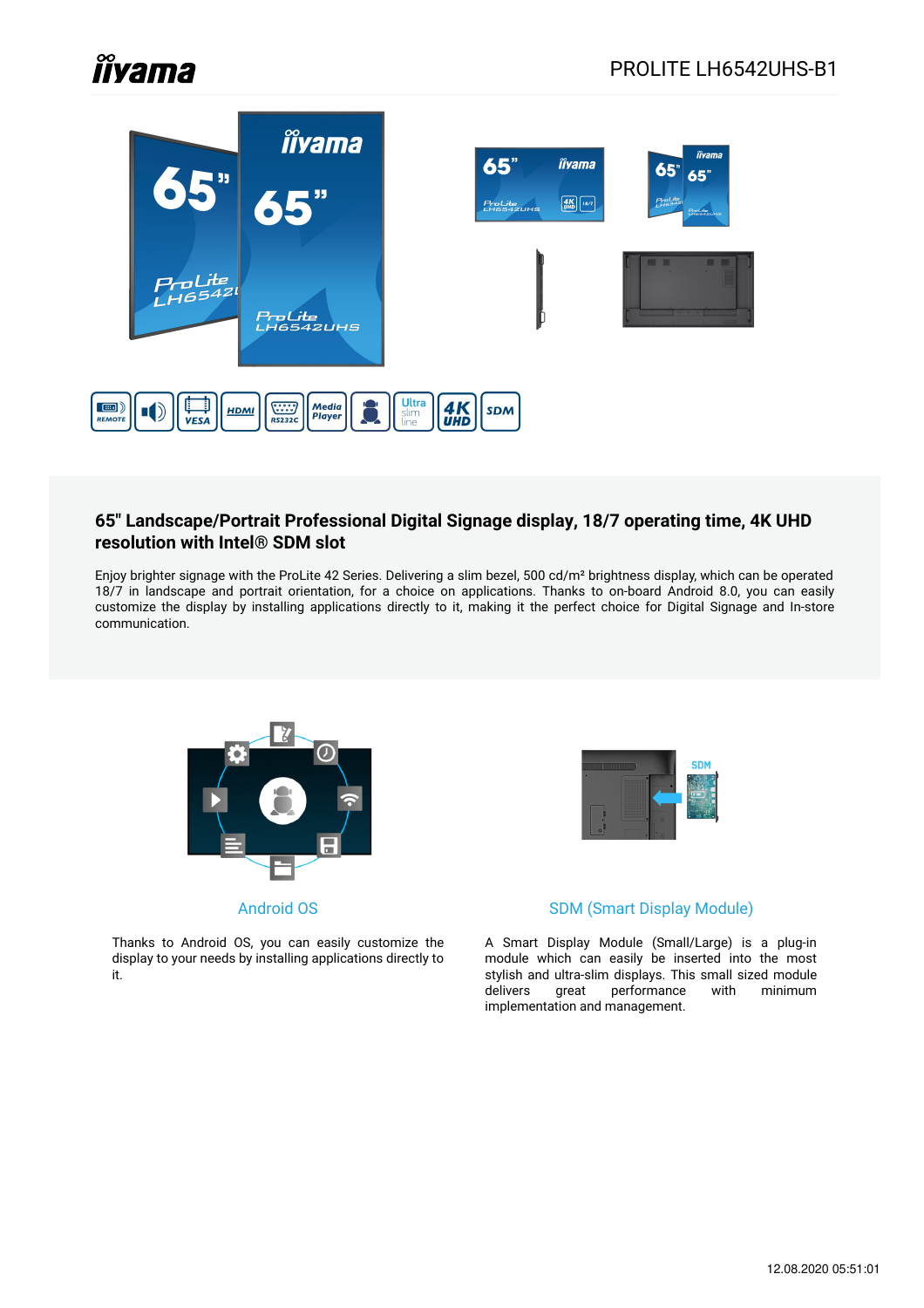#### 01 DISPLAY CHARACTERISTICS

| Design                           | Thin bezel                                                            |
|----------------------------------|-----------------------------------------------------------------------|
| Diagonal                         | 64.5", 164cm                                                          |
| Panel                            | IPS, matte finish, haze 3%                                            |
| Native resolution                | 3840 x 2160 @60Hz (8.3 MegaPixels 4K UHD)                             |
| Aspect ratio                     | 16:9                                                                  |
| <b>Brightness</b>                | 500 cd/m <sup>2</sup> typical                                         |
| Static contrast                  | 1300:1 typical                                                        |
| Response time (GTG)              | 9 <sub>ms</sub>                                                       |
| Viewing zone                     | horizontal/vertical: 178°/178°, right/left: 89°/89°, up/down: 89°/89° |
| Colour support                   | 1.07B 10bit                                                           |
| <b>Horizontal Sync</b>           | 30 - 80kHz                                                            |
| Vertical Sync                    | $50 - 75$ Hz                                                          |
| Viewable area W x H              | 1428.5 x 803.5mm, 56.2 x 31.6"                                        |
| Bezel width (sides, top, bottom) | 14.9mm, 14.9mm, 14.9mm                                                |
| Pixel pitch                      | 0.372mm                                                               |
| Bezel colour and finish          | black, matte                                                          |

#### 02 INTERFACES / CONNECTORS / CONTROLS

| Analog signal input    | VGA x1 (max. 1920x1080 @60Hz)                                                                            |
|------------------------|----------------------------------------------------------------------------------------------------------|
| Digital signal input   | DVI x1 (max. 1920x1080 @60Hz)<br>HDMI x2 (max. 3840x2160 @60Hz)<br>DisplayPort x1 (max. 3840x2160 @60Hz) |
| Audio input            | Mini jack x1 (3.5mm)                                                                                     |
| Monitor control input  | RS-232c x1 (2.5mm sub-mini jack)<br>RJ45 (LAN) x1<br>IR x1 (3.5mm stereo mini)                           |
| Digital signal output  | HDMI x1                                                                                                  |
| Audio output           | S/PDIF (Optical) x1<br>Speakers 2 x 10W                                                                  |
| Monitor control output | RS-232c x1 (2.5mm sub-mini jack)<br>IR loop through x1 (3.5mm stereo mini)                               |
| <b>HDCP</b>            | yes                                                                                                      |
| USB ports              | x2 (v.2.0 x1, v.3.0 x1)                                                                                  |

## 03 FEATURES

| Integrated software          | Android OS 8.0, EShare, iiSignage                                        |
|------------------------------|--------------------------------------------------------------------------|
| WiFi                         | optional                                                                 |
| Hardware                     | CPU: HiSillicon V811, CA73*2+A53*2, Memory: 4GB DDR4, Storage: 32GB eMMC |
| Extra                        | Intel <sup>®</sup> SDM-L, micro SD card slot                             |
| Max. non-stop operating time | 18/7                                                                     |
| Anti image retention         | yes                                                                      |
| Media playback               | yes                                                                      |
| Housing (bezel)              | metal                                                                    |
|                              |                                                                          |

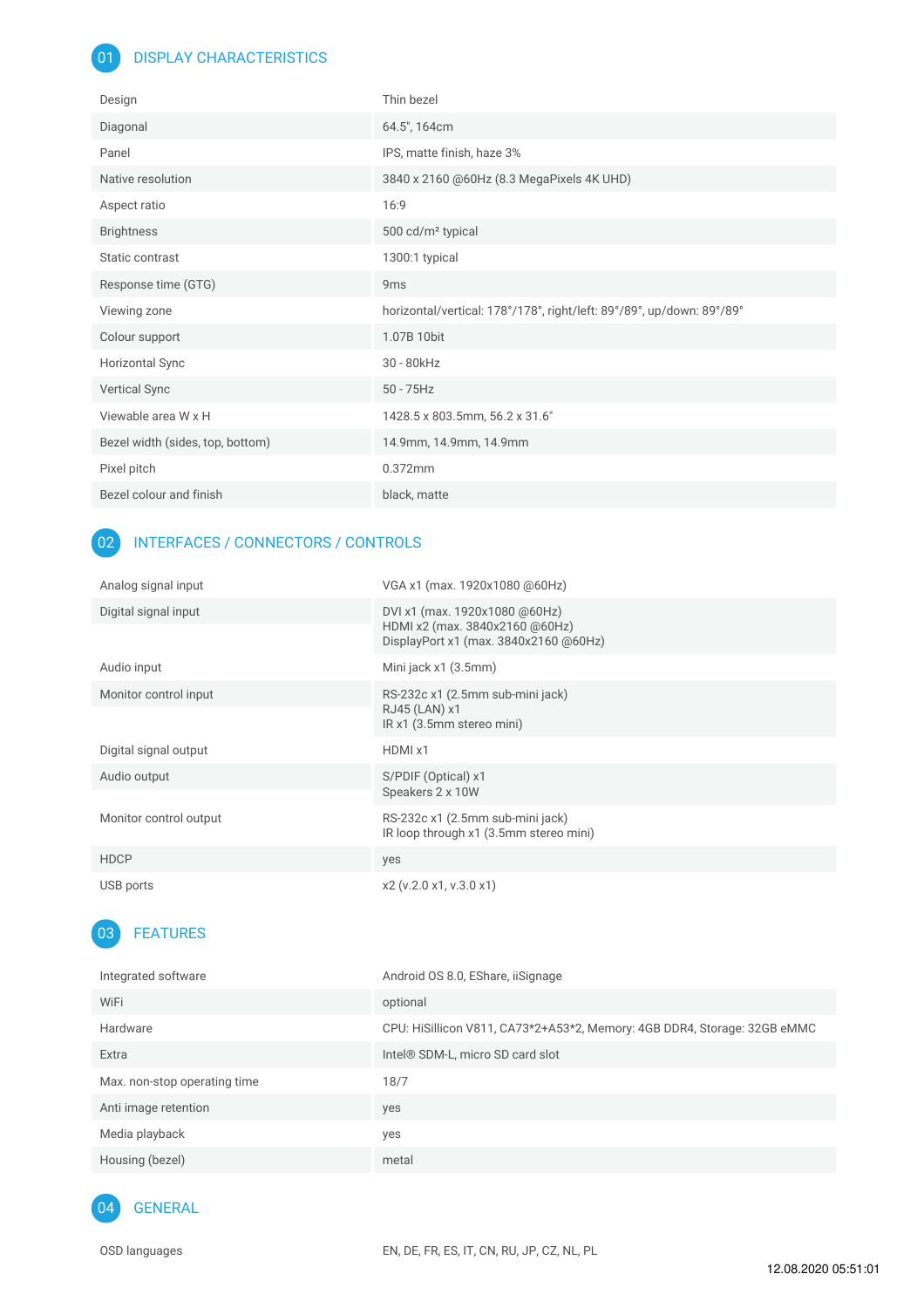| Control buttons | Power, Mute, Input, Plus, Minus, Up, Down, Menu                                                                                                                                                                                                                                                                                                                                                                                                                                                                                                                                                                                                                                                                                                                                                                                                                                                                                                                                                                                                                            |
|-----------------|----------------------------------------------------------------------------------------------------------------------------------------------------------------------------------------------------------------------------------------------------------------------------------------------------------------------------------------------------------------------------------------------------------------------------------------------------------------------------------------------------------------------------------------------------------------------------------------------------------------------------------------------------------------------------------------------------------------------------------------------------------------------------------------------------------------------------------------------------------------------------------------------------------------------------------------------------------------------------------------------------------------------------------------------------------------------------|
| User controls   | picture (brightness, contrast, sharpness, black level, tint, color, noise reduction,<br>gamma selection, color temperature, color control, smart power, overscan, picture<br>reset), screen (H. position, V. position, clock, clock phase, zoom mode, custom<br>zoom, auto adjust, screen reset), audio (balance, treble, bass, volume, audio out,<br>maximum volume, minimum volume, mute, audio source, audio reset, audio out<br>sync), configuration 1 (switch on state, panel saving, RS232-routing, boot on<br>source, configuration 1 reset, factory reset), Configuration 2 (OSD turn off, OSD H-<br>Position, OSD V-position, rotation, information OSD, logo, monitor ID, monitor<br>information, HDMI version, configuration 2 reset), Advanced option (IR control,<br>Power LED light, keyboard control, off timer, date and time, schedule, language,<br>OSD transparency, power save, SDM settings, advanced option reset), android<br>settings (ethernet, signage display, system tools, apps, display, security, date &<br>time, developer options, about) |
| Plug&Play       | DDC2B                                                                                                                                                                                                                                                                                                                                                                                                                                                                                                                                                                                                                                                                                                                                                                                                                                                                                                                                                                                                                                                                      |

## 05 MECHANICAL

| Orientation                 | landscape, portrait                |
|-----------------------------|------------------------------------|
| Fanless design              | yes                                |
| VESA mounting               | 400 x 400mm                        |
| Operation temperature range | $0^{\circ}$ C - 40 $^{\circ}$ C    |
| Storage temperature range   | $-20^{\circ}$ C - 60 $^{\circ}$ C  |
| <b>MTBF</b>                 | 50.000 hours (excluding backlight) |

## 06 ACCESSORIES INCLUDED

| Cables         | power, HDMI, RS-232c            |
|----------------|---------------------------------|
| Guides         | quick start guide, safety guide |
| Other          | Stickers for screw holes        |
| Remote control | yes (batteries included)        |

#### 07 POWER MANAGEMENT

| Power supply unit | internal                                   |
|-------------------|--------------------------------------------|
| Power supply      | AC 100 - 240V, 50/60Hz                     |
| Power usage       | 183W typical, 0.5W stand by, 0.5W off mode |

### 08 SUSTAINABILITY

| Regulations             | CB, CE, TÜV-Bauart, EAC, RoHS support, ErP, WEEE, REACH |
|-------------------------|---------------------------------------------------------|
| Energy efficiency class |                                                         |

## 09 DIMENSIONS / WEIGHT

| Product dimensions W x H x D | 1462.3 x 837.3 x 93.4mm |
|------------------------------|-------------------------|
| Box dimensions W x H x D     | 1616 x 998 x 187mm      |
| Weight (without box)         | 27.8kg                  |
| Weight (with box)            | 35 <sub>kq</sub>        |
| EAN code                     | 4948570117468           |